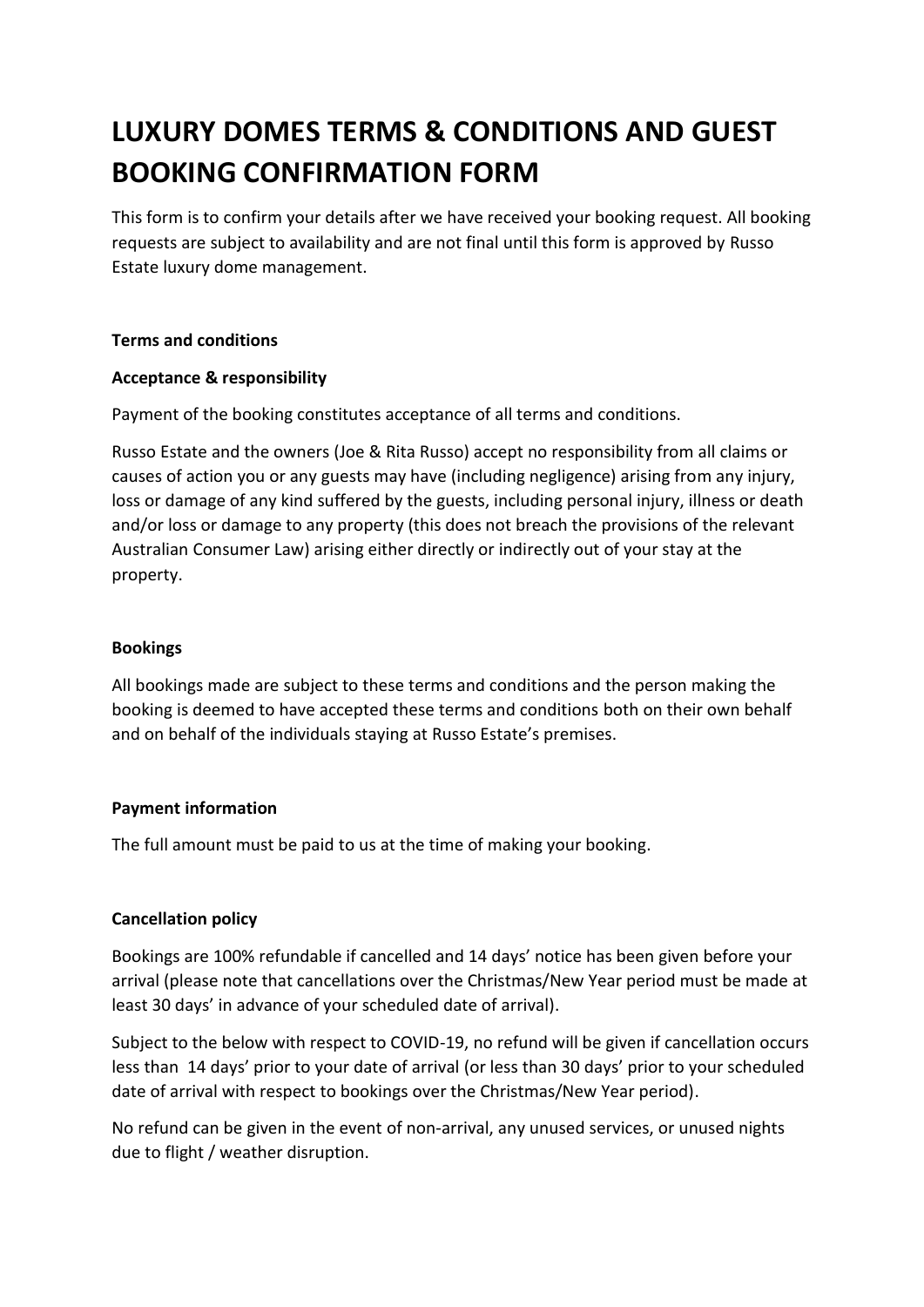All cancellations must be received via email from the email address linked to the reservation.

## **Cancellations and postponements due to COVID-19**

Any delay or failure on the part of the Russo Estate to perform its obligations under this agreement wholly or in part will be excused if and to the extent that it is caused by an event that is not within the reasonable control of Russo Estate (including because of the COVID-19 pandemic or any governmental restrictions or regulations relating thereto).

You expressly acknowledge and agree that Russo Estate will not be liable for any event outside of its reasonable control (including the COVID-19 pandemic or any government restrictions or regulations relating thereto), including where such event results in you not being able to proceed or being permitted to proceed with your booking.

Under such circumstances, Russo Estate will work with you to offer an alternative booking date for the event, transfer the deposit and any other amounts that you have paid to the new booking date.

## **Security bond & damages**

A credit card authorisation of \$150.00 must be provided to Russo Estate upon confirmation of your booking. Please note in most cases, the funds from a pre-authorisation will be released within 1-14 days, this depends on your banks policies and timeframe. Any damage or loss by guests will be charged against the credit card. Examples include but are not limited to any breakage, damage, or excess cleaning requirements. Where the damage exceeds the authorised \$150 amount, you must immediately pay us the remainder.

Guest's domes will be examined after their stay. Any damages to the dome or objects inside the dome (including wall padding, flooring, marks, holes etc) will be at the fault of the recipients and will be charged to your credit card immediately. Guests must notify staff of any pre-existing damage to their dome or objects inside the dome (including wall padding, flooring, marks, holes etc) at the commencement of their stay, otherwise guests will be held responsible, and their credit card will be charged accordingly.

#### **Furniture**

No furniture is to be moved in the domes.

#### **Pets**

Due to the surrounding farmland, unfortunately, Russo Estate is not pet friendly.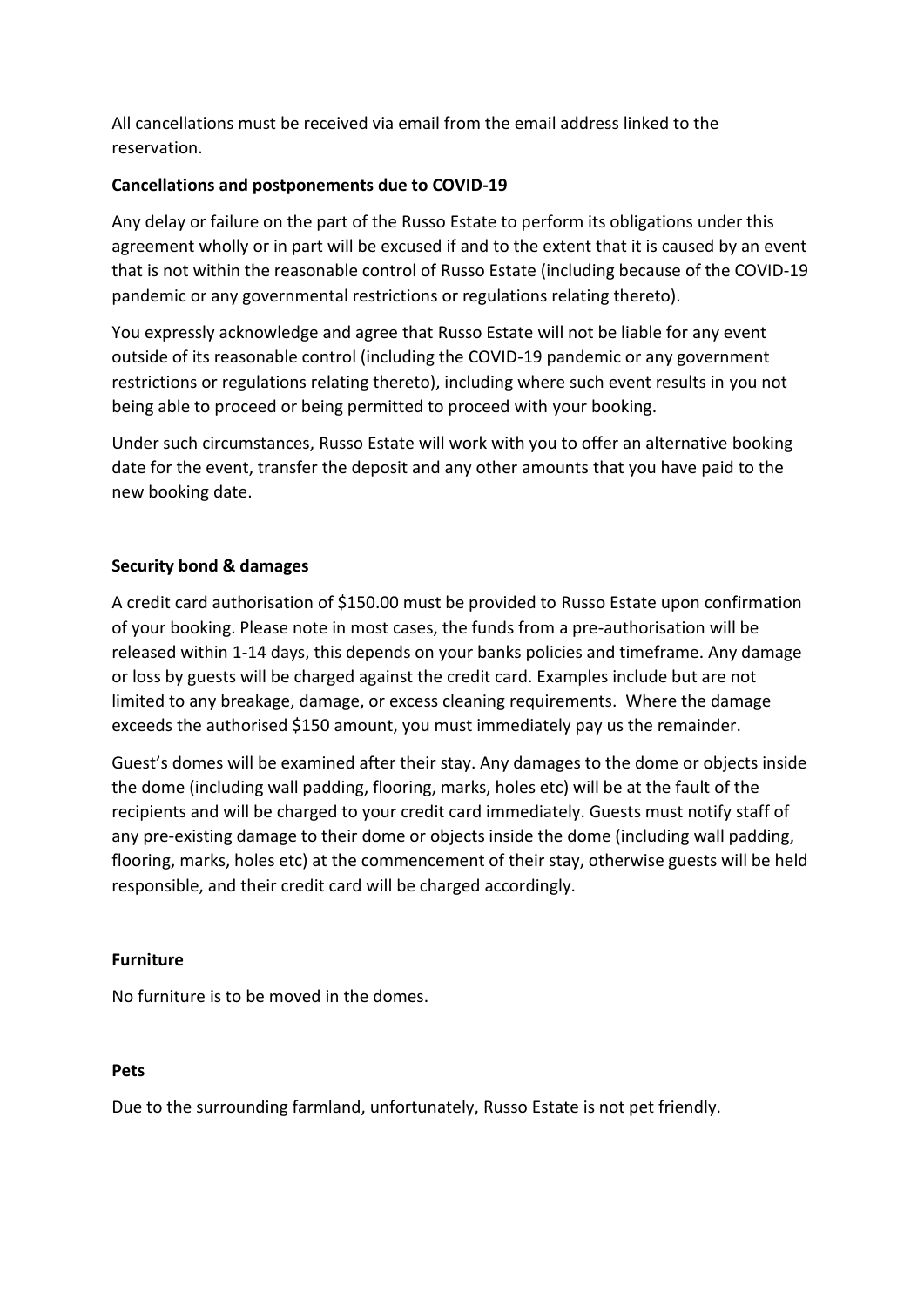## **Food & drink**

Outside food and alcohol are not permitted to be brought into Russo Estate. Russo Estate has an al a carte restaurant which is open Wednesday – Sunday from 11:30am – late.

Bookings are required prior to your stay to ensure availability.

#### **Adults only**

Russo Estate accommodation is an adult only site and unfortunately do not have facilities suitable for children or infants. Guests must be at least eighteen (18) years of age to make a booking and stay at Russo Estate. Strictly maximum 2 adults permitted per dome. No extra guests. No extra bedding is permitted.

## **Bridal parties, wedding and event guests**

For the comfort and respect for all of our guests at Russo Estate, socializing, noise and foot traffic around the luxury dome area is to be kept to a minimum. There is a picnic table area at our restaurant that guests are welcome to stay and socialize at until late, to prevent any extra noise or people in and around our luxury domes. This is in conjunction with our rule of no more than 2 guests inside a luxury dome at any one time.

#### **Shoes**

Strictly no shoes are to be worn inside the domes. There is provided shoe storage in each dome located at the front door and slippers that can be worn inside.

#### **Reception**

Open Wednesday to Sunday 10:00 am – 5:00 pm.

## **Contactless check-in**

Contactless check in is from 1:00pm – 5:00pm (please contact us for arrivals after 5pm). You will be sent an email with the code for your luxury dome lockbox.

#### **Contactless check-out**

Contactless check out is by 10:00 am – you are required to leave the key in the lockbox.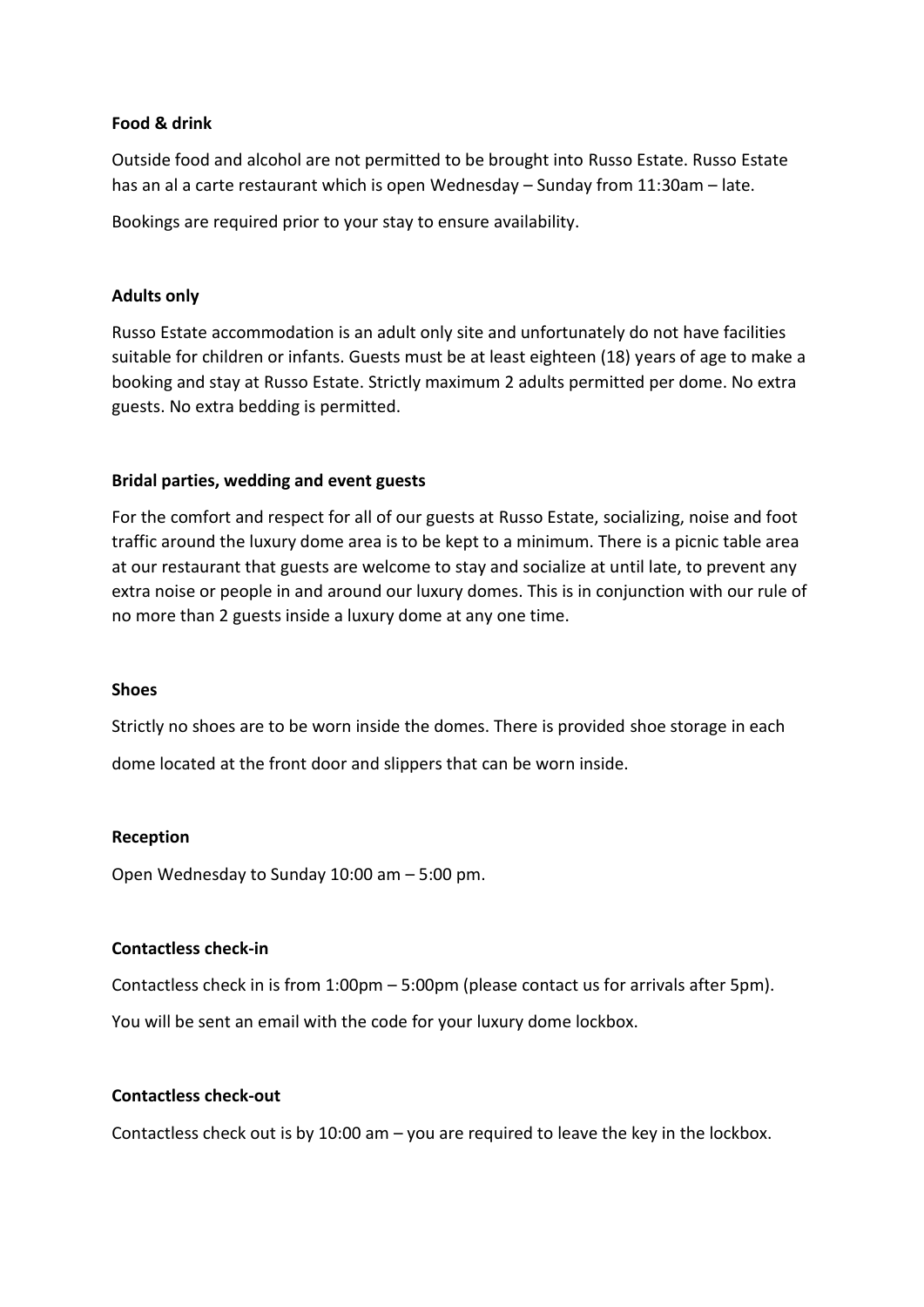Late checkout may be available, but fees and charges will apply. Please enquire about late check out as soon as possible before your check out time.

All rubbish is to be put in the bins provided prior to departure.

#### **Weather conditions**

All bookings are subject to suitable weather conditions. In the unlikely event of extremely adverse weather conditions, you will be contacted and rescheduled by Russo Estate.

#### Gift vouchers

Gift vouchers are valid for 1 year and are not refundable or exchangeable for cash.

Gift vouchers cannot be extended past the expiry date and the recipient must book and stay before the expiry date. Any unused amounts will be forfeited.

Gift vouchers are subject to availability and cannot be used in conjunction with any other promotions or special offers.

Gift vouchers used on long weekends and public holidays may incur an additional \$50 surcharge.

Russo Estate recommends booking in advance to avoid disappointment.

No credit or change will be given on the unused portion of the voucher. Gift vouchers are for one use only.

All bookings are strictly subject to availability at the time of booking. When making your booking, please quote your voucher number. Acceptance of the gift voucher entered on a reservation as payment is subject to final verification by Russo Estate upon receipt of the booking.

Should the total spend be more than the value of the voucher, you must pay the difference in accordance with our terms and conditions.

The original voucher must be presented upon arrival for your booking. If the voucher cannot be produced on arrival, then payment must be made for the booking. In this instance, the voucher can be used at a future date (before the expiry date).

Vouchers are not replaceable if lost, stolen or destroyed.

#### **Campfires**

Campfires are not permitted under any circumstance.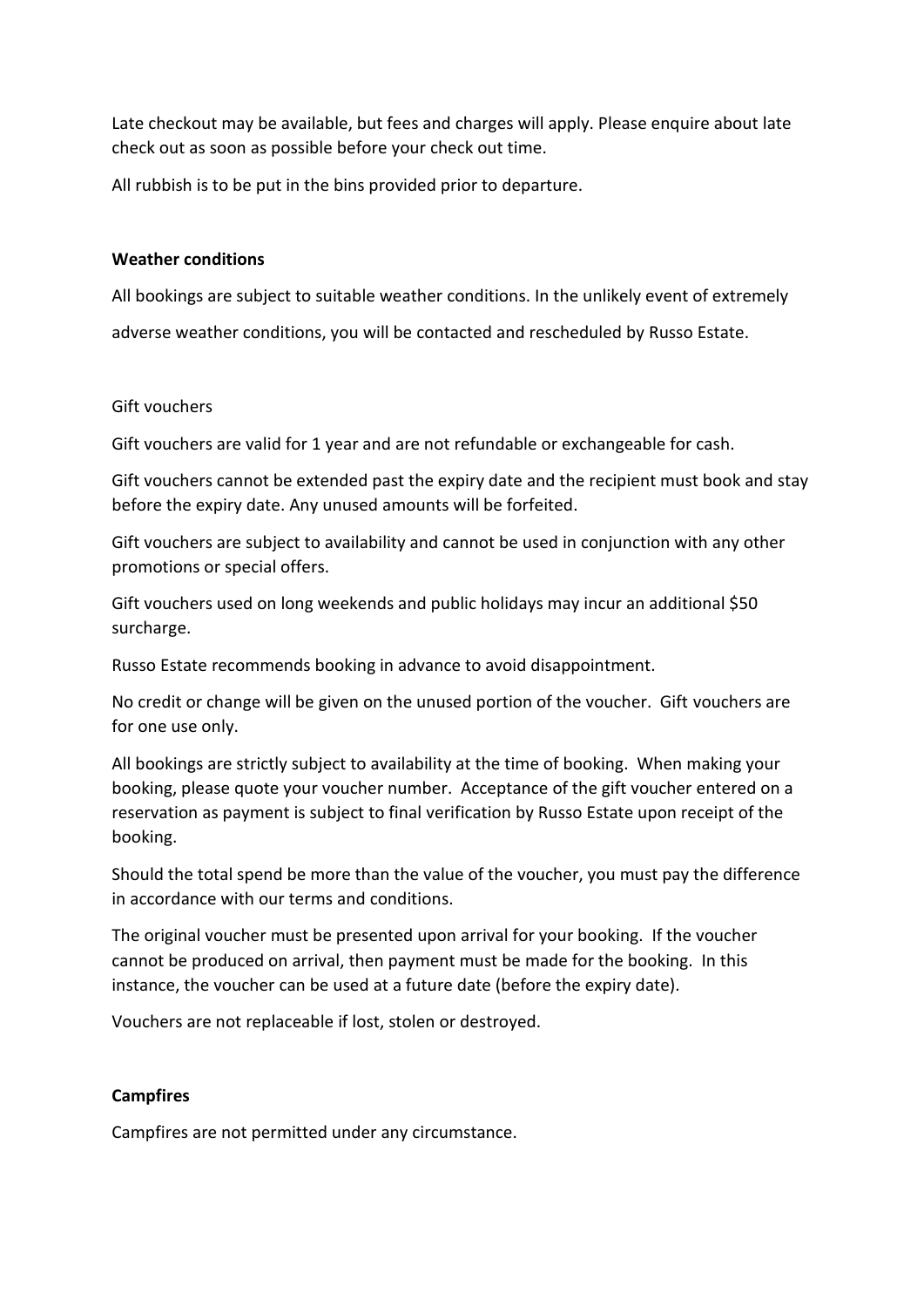## **Smoking**

Smoking is strictly not permitted inside, around or nearby the domes. There is a designated smoking area provided (refer to site map). If there is evidence of smoking inside or around the domes a \$1,000 fee will be charged immediately to your provided credit card.

#### **Mini-bar**

A fully stocked mini bar fridge is in each dome with a menu and pricing for each item.

All items consumed from the minibar will be charged to your credit card on checkout.

#### **Internet**

There is no wi-fi available at Russo Estate.

## **Vehicles & parking**

Free parking is available onsite (no reservation needed).

While all efforts are made to keep the roads suitable for all weather driving, no responsibility is taken for loss or damage to vehicles including but not limited to rocks or debris on the road, uneven surfaces, wildlife or washed road surfaces.

## **Personal items**

Russo Estate takes no responsibility for any personal items lost or damaged during your stay with us. Please ensure you retrieve all your items before leaving the premises.

#### **Additional guests**

Unfortunately, additional guests are not welcome for visitation. Only 2 people maximum are permitted in each luxury dome. Breach of this will result in immediate termination, eviction and forfeit of all moneys paid.

#### **Private information**

#### **General**

Russo Estate is committed to privacy protection, we understand the importance of keeping personal information private and secure. This privacy statement describes generally how we manage personal information and safeguard privacy. If you would like more information, please don't hesitate to contact us. Please note that we will never rent, trade or sell your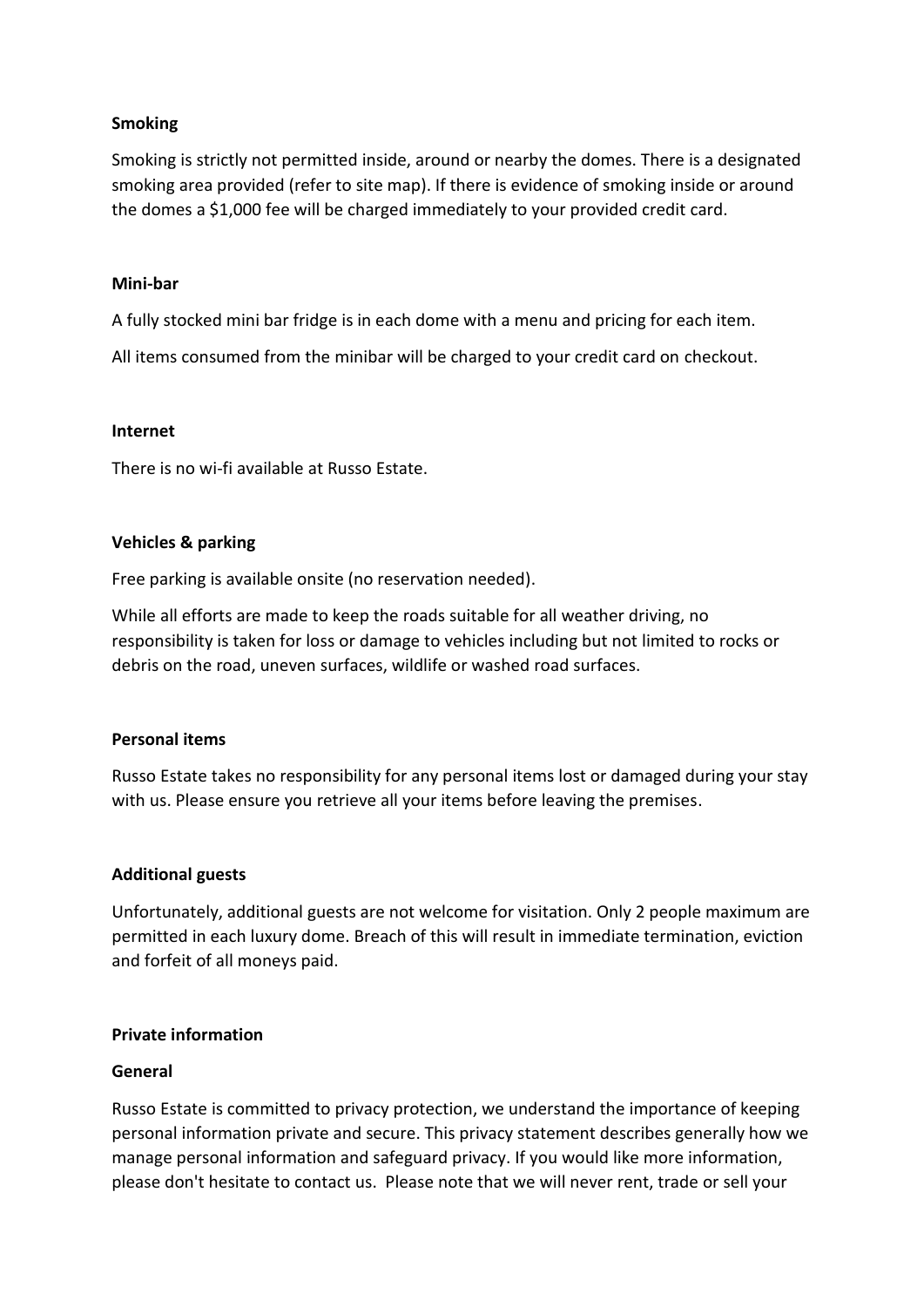email address to anyone; nor will we ever publicly display your email address or other personal details that identify you.

## **What information we collect from you**

Personal information held by Russo Estate may include your:

- name and date of birth;
- residential and business postal addresses, telephone/mobile/fax numbers and email addresses;
- bank account and/or credit card details for agreed billing purposes;
- your computer and connection information; and
- any information that you otherwise share with us.

We only collect personal information that is necessary for us to conduct our business. We may collect personal information that you provide to us about yourself when you:

- use our website;
- dine with us;
- provide information to us by telephone or online platforms; or
- send us an email or other communication.

#### **How we use your information**

Your personal information may be used in order to:

- verify your identity;
- assist you to make bookings or place orders through our website;
- process any bookings or purchases that you may make with us;
- respond to any queries or feedback that you may have;
- conduct research and development in respect of our services;
- gain an understanding of your information and communication needs or obtain your feedback or views about our services in order for us to improve them; and/or
- maintain and develop our business systems and infrastructure, including testing and upgrading of these systems,

and for any other purpose reasonably considered necessary or desirable by Russo Estate in relation to the operation of our business.

From time to time, we may email our customers with news, information and offers relating to our own services or those of selected partners. Your personal information may also be collected so that Russo Estate can promote and market products and services to you. This is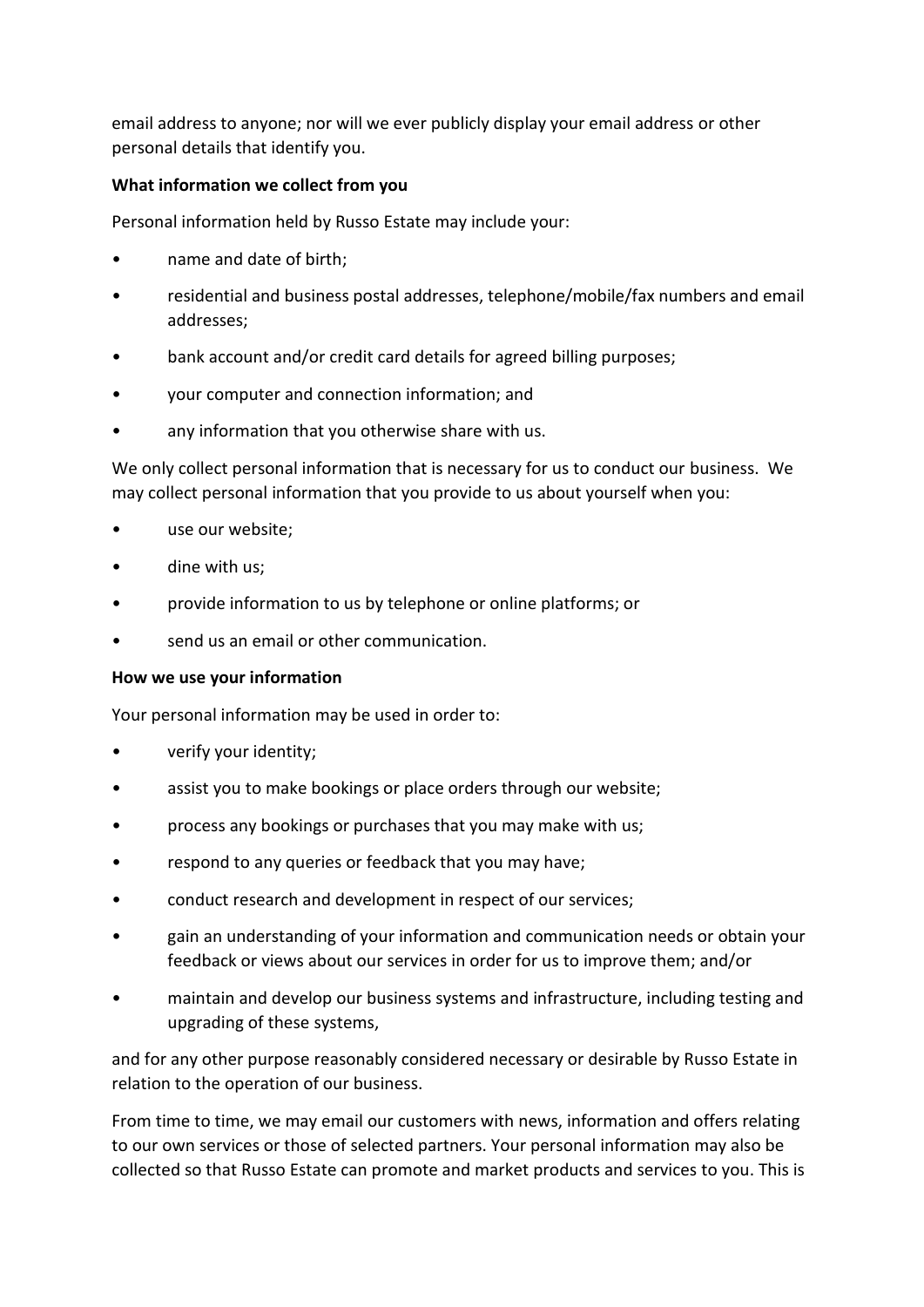to keep you informed of products, events, and special offers we believe you will find valuable and may continue after you cease acquiring products and services from us. If you would prefer not to receive promotional or other material from us, please let us know and we will respect your request. You can unsubscribe from such communications at any time if you choose.

# **Sharing your information**

In order to deliver our services to you, Russo Estate may disclose your personal information to organisations outside Russo Estate. Your personal information may be disclosed to these organisations only in relation to our business, and Russo Estate takes reasonable steps to ensure that these organisations are bound by confidentiality and privacy obligations in relation to the protection of your personal information. These organisations may carry out or provide:

- customer enquiries;
- mailing systems;
- billing and debt-recovery functions;
- information technology services;
- marketing, telemarketing and sales services;
- market research; and
- website usage analysis.

In addition, we may disclose your personal information to:

- your authorised representatives or legal advisers (when requested by you to do so);
- credit-reporting and fraud-checking agencies;
- our professional advisers, including our accountants, auditors and lawyers;
- government and regulatory authorities and other organisations, as required or authorised by law;
- organisations who manage our business strategies, including those involved in a transfer/sale of all or part of our assets or business (including accounts and trade receivables) and those involved in managing our business risk and funding functions; and
- the police or other appropriate persons where your communication suggests possible illegal activity or harm to others.

## **Storage of Collected Personal Information**

We are committed to maintaining the confidentiality of the information that you provide us, and we will take all reasonable precautions to protect your personal information from unauthorised use or alteration. In our business, personal information may be stored both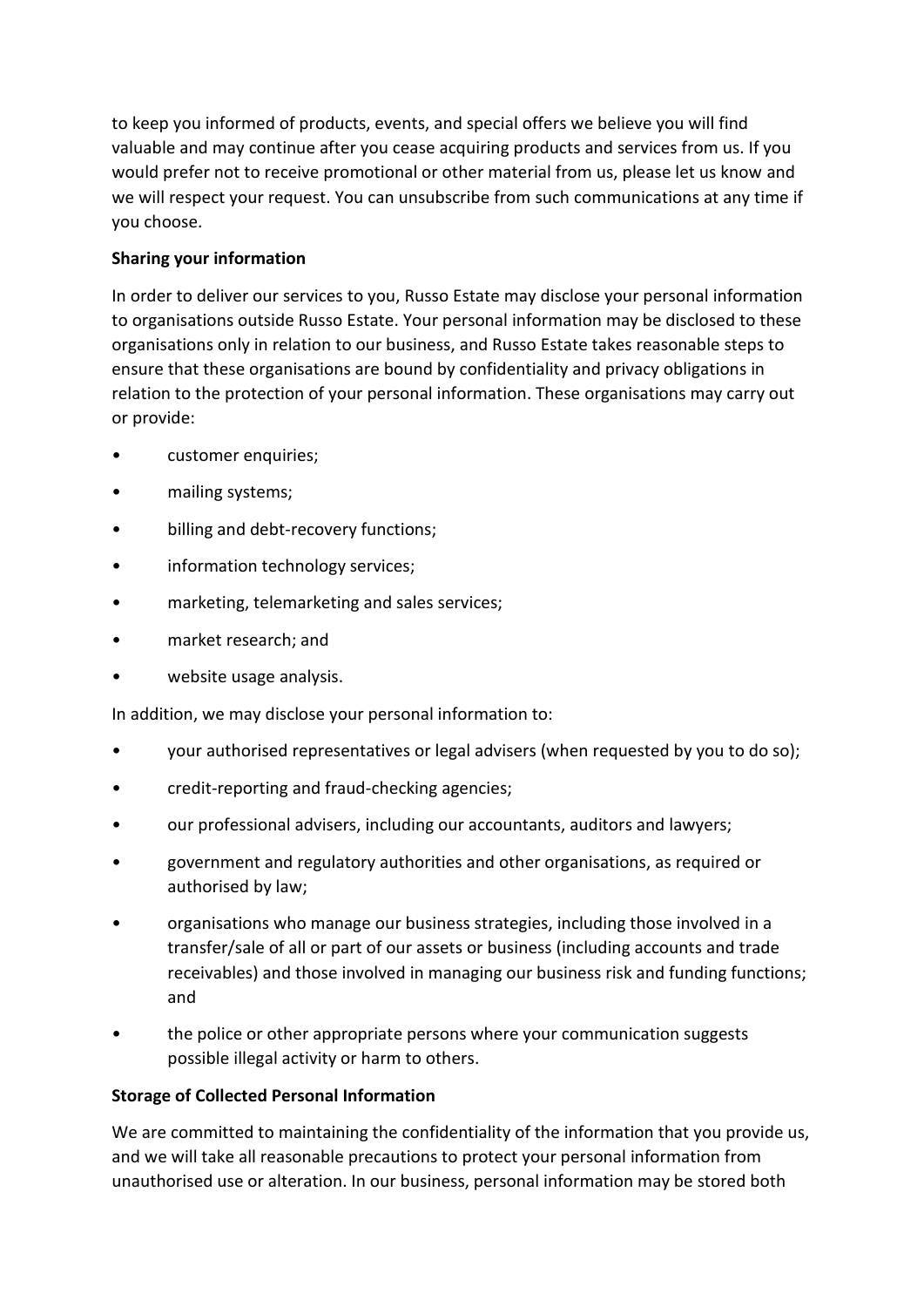electronically (on our computer systems and with our website hosting provider) and in hardcopy form. Firewalls, anti-virus software and email filters, as well as passwords, protect all of our electronic information. Likewise, we take all reasonable measures to ensure the security of hard-copy information. When you enter sensitive information (such as credit card numbers) on our website, we encrypt that information using secure socket layer technology (SSL). When credit card details are collected, we simply pass them on in order to be processed as required. We never permanently store complete credit card details. We follow generally accepted industry standards to protect the personal information submitted to us, both during transmission and once we receive it. If you have any questions about privacy or security on our website, you can email us at info@russoestate.com.au

## **Access to Collected Information**

If your personally identifiable information changes, or if you no longer desire our service, you may correct, update, delete or deactivate it by emailing us at info@russoestate.com.au.

# **Changes to Privacy Statement**

If we decide to change our privacy statement, we will post those changes to this privacy statement, the homepage, and other places we deem appropriate so that you are aware of what information we collect, how we use it, and under what circumstances, if any, we disclose it. We reserve the right to modify this privacy statement at any time, so please review it frequently.

# **Indemnity and limitation of liability**

To the extent permitted by the law, you agree to release, indemnify and hold harmless, Russo Estate and its current and former officers, employees, contractors, subcontractors/consultants (including their respective employees and contractors) and agents against, from and in respect of all expenses, costs, liabilities, claims, actions, proceedings, damages, judgments and losses of any kind whatsoever (including but not limited to consequential and economic losses, property loss/damage and damages for injury, including personal injury and death) arising out of, caused by, attributable to or resulting from your booking or your stay at the property; except to the extent such expense, cost, liability, claim, action, proceeding, damage, judgment or loss arose out of, was caused by, attributable to or resulted from Russo Estate's negligence, wrongful act/omission or breach of these terms and conditions. To the extent permitted by law, the aggregate of Russo Estate's liability to you is limited to an amount and not exceeding the amount paid by you for your booking. Each indemnity in these terms and conditions is a continuing and independent obligation and survives the termination or expiry of these terms and conditions.

## **Australian consumer law**

To the extent permitted by law, all conditions, warranties, guarantees, rights, remedies, liabilities and other terms implied or conferred by statute, custom or the general law that